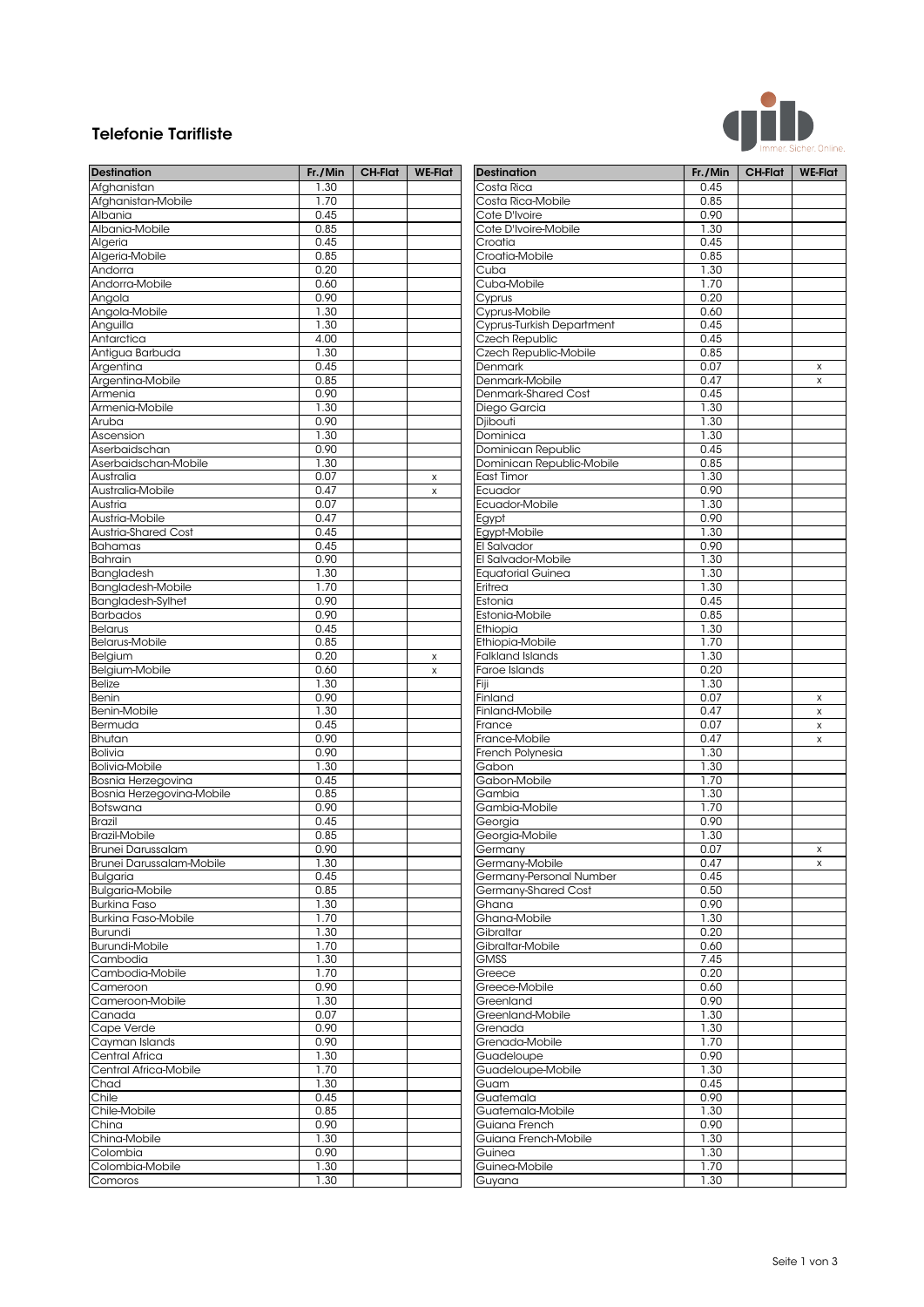| Comoros-Mobile               | 1.70         |   | Haiti                           | 0.90         |   |
|------------------------------|--------------|---|---------------------------------|--------------|---|
| Congo                        | 0.90         |   | Haiti-Mobile                    | 1.30         |   |
|                              | 1.30         |   |                                 | 0.90         |   |
| Congo-Mobile                 | 1.30         |   | Honduras                        |              |   |
| Cook Islands                 |              |   | Honduras-Mobile                 | 1.30         |   |
| Hong Kong                    | 0.45         |   | Malta-Mobile                    | 0.60         | X |
| Hong Kong-Mobile             | 0.85         |   | Marshall Islands                | 1.30         |   |
| Hungary                      | 0.45         |   | Martinique                      | 0.90         |   |
| Hungary-Mobile-Westel        | 0.85         |   | Martinique-Mobile               | 1.30         |   |
| Iceland                      | 0.20         |   | Mauritania                      | 1.30         |   |
| Iceland-Mobile               | 0.60         |   | Mauritius                       | 0.90         |   |
| India                        | 0.90         |   | Mayotte                         | 1.30         |   |
| India-Mobile                 | 1.30         |   | Mayotte-Mobile                  | 1.70         |   |
| Indonesia                    | 0.45         |   | Mexico                          | 0.45         |   |
| Indonesia-Mobile             | 0.85         |   | Micronesia                      | 1.30         |   |
| Inmarsat                     | 14.90        |   | Moldova                         | 0.45         |   |
| Inmarsat-B                   | 4.90         |   | Moldova-Mobile                  | 0.85         |   |
| Inmarsat-B-HSD               | 14.90        |   | Monaco                          | 0.20         |   |
|                              |              |   | Monaco-Mobile                   |              |   |
| Inmarsat-C                   | 14.90        |   |                                 | 0.60         |   |
| Inmarsat-M                   | 4.90         |   | Mongolia                        | 1.30         |   |
| Inmarsat-M4-HSD              | 14.90        |   | Montenegro                      | 0.45         |   |
| Inmarsat-Mini M              | 4.90         |   | Montenegro-Mobile               | 0.85         |   |
| Int'l Networks-882           | 10.90        |   | Montserrat                      | 1.30         |   |
| Iran                         | 1.30         |   | Morocco                         | 0.45         |   |
| Iran-Mobile                  | 1.70         |   | Morocco-Mobile                  | 0.85         |   |
| Iraq                         | 1.30         |   | Mozambique                      | 0.90         |   |
| Iraq-Mobile                  | 1.70         |   | Mozambique-Mobile               | 1.30         |   |
| Ireland                      | 0.20         |   | Myanmar                         | 1.30         |   |
| Ireland-Mobile               | 0.60         |   | Namibia                         | 0.90         |   |
| Israel                       | 0.20         |   | Nauru                           | 1.30         |   |
| Israel-Mobile                | 0.60         |   | Nepal                           | 1.30         |   |
| <b>Israel-Tel Aviv</b>       | 0.20         |   |                                 | 0.20         |   |
|                              |              |   | Netherlands                     |              | X |
| <b>Italy</b>                 | 0.07         | X | Netherlands Antilles            | 0.90         | X |
| <b>Italy-Mobile</b>          | 0.47         | X | Netherlands-Mobile              | 0.60         | X |
| <b>Italy-Personal Number</b> | 0.90         |   | New Caledonia                   | 1.30         |   |
| Jamaica                      | 0.90         |   | New Zealand                     | 0.20         |   |
| Jamaica-Mobile               | 1.30         |   | New Zealand-Mobile              | 0.60         |   |
| Japan                        | 0.20         |   | Nicaragua                       | 0.90         |   |
| Japan-Mobile                 | 0.60         |   | Nicaragua-Mobile                | 1.30         |   |
| Jordan                       | 0.90         |   | Niger                           | 0.90         |   |
| Jordan-Mobile                | 1.30         |   | Niger-Mobile                    | 1.30         |   |
| Kazakhstan                   | 0.90         |   | Nigeria                         | 0.90         |   |
| Kazakhstan-Karaganda         | 0.20         |   | Nigeria-Mobile                  | 1.30         |   |
| Kazakhstan-Mobile            | 1.30         |   | Niue Islands                    | 1.30         |   |
|                              |              |   |                                 |              |   |
| Kenya                        | 0.90         |   | Northern Mariana                | 1.30         |   |
| Kenya-Mobile                 | 1.30         |   | Norway                          | 0.07         | X |
| Kiribati                     | 1.30         |   | Norway-Mobile                   | 0.47         | X |
| Korea Dem People's Rep       | 1.30         |   | Oman                            | 1.30         |   |
| Korea Republic of            | 0.20         |   | Pakistan                        | 0.90         |   |
| Korea Republic of-Mobile     | 0.60         |   | Pakistan-Mobile                 | 1.30         |   |
| Kuwait                       | 0.90         |   | Palau                           | 1.30         |   |
| Kuwait-Mobile                | 1.30         |   | Palestine                       | 0.45         |   |
| Kyrgyzstan                   | 0.90         |   | Palestine-Mobile                | 0.85         |   |
| Kyrgyzstan-Mobile            | 1.30         |   | Panama                          | 0.90         |   |
| Laos PDR                     | 1.30         |   | Panama-Mobile                   | 1.30         |   |
| Latvia                       | 0.45         |   | Papua New Guinea                | 0.90         |   |
| Latvia-Mobile                | 0.85         |   | Paraguay                        | 0.90         |   |
| Lebanon                      | 0.90         |   | Paraguay-Mobile                 | 1.30         |   |
| Lebanon-Mobile               |              |   |                                 |              |   |
|                              |              |   |                                 |              |   |
|                              | 1.30         |   | Peru                            | 0.90         |   |
| Lesotho                      | 0.90         |   | Peru-Mobile                     | 1.30         |   |
| Liberia                      | 0.90         |   | Philippines                     | 0.45         |   |
| Libya                        | 0.45         |   | Philippines-Mobile              | 0.85         |   |
| Liechtenstein                | 0.07         | X | Poland                          | 0.45         |   |
| Liechtenstein-Mobile         | 0.47         | x | Poland-Mobile                   | 0.85         |   |
| Lithuania                    | 0.45         |   | Portugal                        | 0.20         | X |
| Lithuania-Mobile             | 0.85         |   | Portugal-Mobile                 | 0.60         | X |
| Luxembourg                   | 0.20         | x | Puerto Rico                     | 0.90         |   |
|                              | 0.60         | X | Qatar                           | 1.30         |   |
| Macao                        | 1.30         |   | Qatar-Mobile                    | 1.70         |   |
|                              |              |   |                                 |              |   |
| Macao-Mobile                 | 1.70         |   | Reunion                         | 1.30         |   |
| Macedonia                    | 0.45         |   | Reunion-Mobile                  | 1.70         |   |
| Macedonia-Mobile             | 0.85         |   | Romania                         | 0.45         |   |
| Madagascar                   | 0.90         |   | Romania-Mobile                  | 0.85         |   |
| Madagascar-Mobile            | 1.30         |   | Russia                          | 0.45         |   |
| Luxembourg-Mobile<br>Malawi  | 1.30         |   | Russia-Mobile                   | 0.85         |   |
| Malawi-Mobile                | 1.70         |   | Rwanda                          | 1.30         |   |
| Malaysia<br>Malaysia-Mobile  | 0.45<br>0.85 |   | Rwanda-Mobile<br>Samoa American | 1.70<br>1.30 |   |